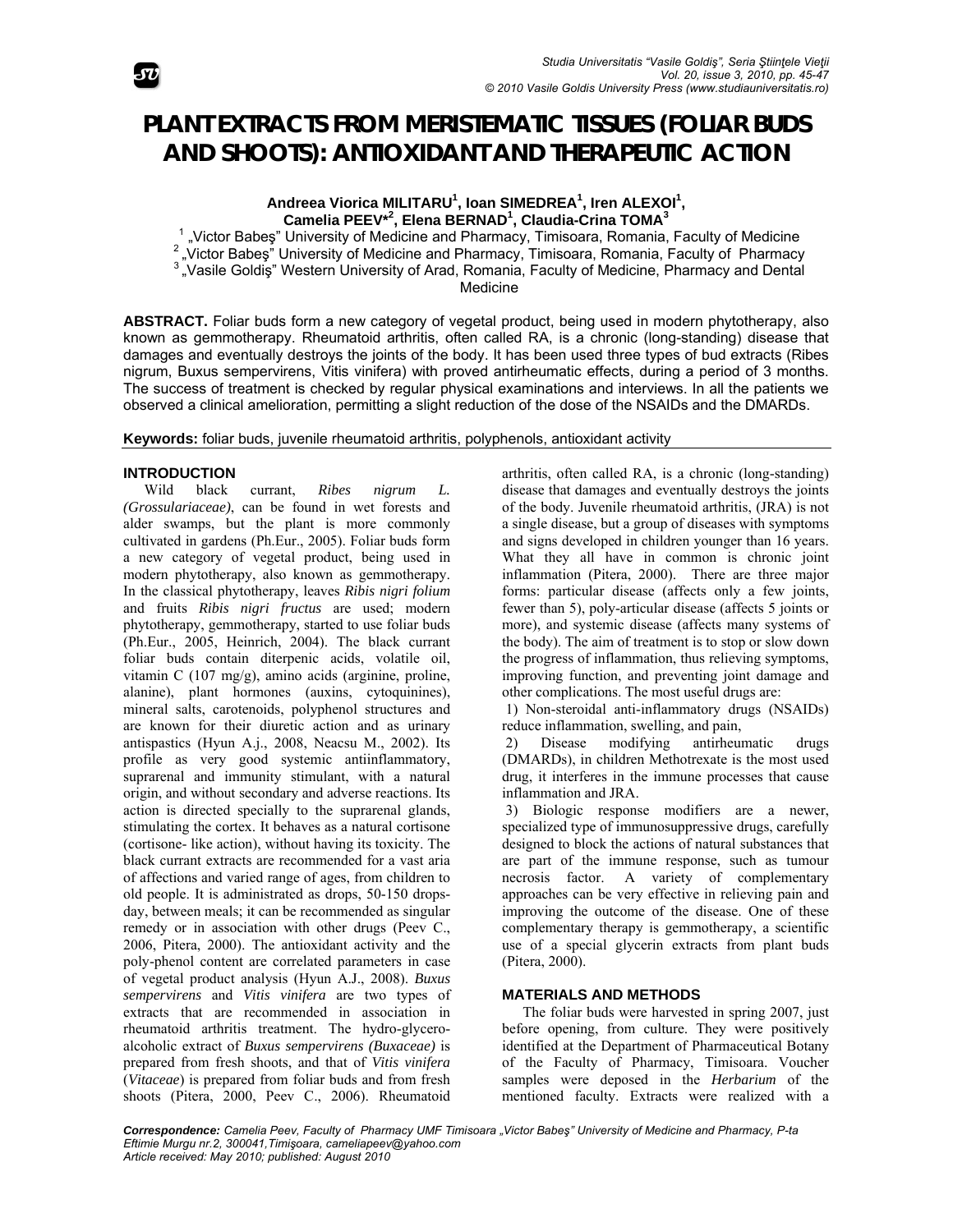mixture from the fresh buds and solvent water – ethanol 99%- pharmaceutical glycerin 98% in a 1:1:1 ratio, 5% dried vegetal product, according to French Pharmacopoeia  $X^{th}$  ed.; the extraction time was 10 days.

### *Total poly-phenol quantitative determination*

Poly-phenol compounds were quantified in sample extracts using Folin-Ciocâlteu method (phosphomolybdeno-wolframic reagent), with a pyrogallol solution as standard, which permits spectro-photometry at  $\lambda$  = 760 nm. The method followed a technique from the European Pharmacopoeia V<sup>th</sup> ed.

## *Antioxidant activity determination*

The hydro-glycero-alcoholic bud extracts were screened for their antioxidant capacity using an adapted DPPH technique. Trolox was used as the positive control. In its radical form, DPPH absorbs at 520 nm, but upon its reduction by an antioxidant or a radical species, the absorption disappears.

Thus DPPH reduction was followed by monitoring the decrease in absorbance at a characteristic wavelength during the reaction (Peev et al., 2006).

## *Phytobiological study*

The comparative biotest of *Lepidium sativum* was performed consistent with Tanase's technique. The extract was dissolved in water, resulting solutions of different concentrations: 2%, 1%, 0.5% and 0.25%. The seeds of *Lepidium sativum* were set to germinate; after 24 hours, the length of the radicle was measured. The water was removed and 10 ml of the solutions was added, in different concentrations; some seeds were treated with water and other only with the mixture used as solvent (water – ethanol 99%- pharmaceutical glycerin 98% in a 1:1:1 ratio), as witnesses. The inhibition coefficient was calculated, and when higher than 50%, the product was assumed to have antiproliferating activity (Peev C., 2006).

#### *Therapeutic use*

We studied 30 cases of patients diagnosed with JRA and that were already treated with antirheumatic drugs NSAIDs and the DMARDs. We administered for a month the gemmotherapeutic preparation from *Ribes nigrum*, with a slow decrease of the doses of NSAIDs and the DMARDs. We introduced in the treatment scheme the gemmotherapeutic preparation from *Buxus sempervirens* and *Vitis vinifera*, for three months (Pitera, 2000).

#### **RESULTS AND DISCUSSIONS**

Antioxidant activity of hydro-glycero-alcoholic foliar bud extracts is presented as  $m$ M trolox/400  $\mu$ l while the total polyphenol concentration, as mg pyrogallol/100 dry product. (Table 1).

| <b>Species</b>                                             |                            | <b>Antioxidant activity (DPPH)</b><br>mM trolox/400 µl | Table 1<br>Tot poly-phenol<br>content mg/100g |                                          |  |
|------------------------------------------------------------|----------------------------|--------------------------------------------------------|-----------------------------------------------|------------------------------------------|--|
| Ribes nigrum buds<br>0.9749                                |                            | 506                                                    |                                               |                                          |  |
| Buxus sempervirens shoots<br>Vitis vinifera buds           |                            | 0.8038                                                 |                                               | 421                                      |  |
|                                                            |                            | 0.7436                                                 |                                               | 384                                      |  |
| <b>Species</b>                                             | Inhibition rate<br>Conc.2% | Inhibition rate<br>Conc.1%                             | Inhibition rate<br>Conc.0.5%                  | Table 2<br>Inhibition rate<br>Conc.0.25% |  |
| Ribes nigrum buds                                          | 62%                        | 46%                                                    | 23%                                           | 11%                                      |  |
| <b>Buxus sempervirens</b><br>shoots<br>Vitis vinifera buds | 89%                        | 72%                                                    | 53%                                           | 38%                                      |  |
|                                                            | 61%                        | 43%                                                    | 25%                                           | 12%                                      |  |

The values for inhibition index are presented in Table 2 for each type of studied sample. According to the comparative test of *Lepidium sativum*, values of more than 50% were found in the solutions with the following dilutions: 2% dilution - where the inhibition rate was estimated at 62%, 1% dilution – inhibition rate  $= 46\%$  and the 0.5% dilution – inhibition rate  $= 23\%$ .

From the 3 types of extracts, *Buxus sempervirens*  shoots shown the higher value of inhibition index comparing to other studied samples. These results can be considered as important for future studies to establish the possible antiproliferative activity on *in* 

*vitro* (tumour cell lines) and *in vivo* (animal model). In the first month of treatment with the gemmotherapeutic preparation from *Ribes nigrum* there were no symptom improvements. During the three months of treatment associated with the three preparations, we could note improvements of the clinical aspect in 27 patients. It has been used three types of bud extracts (*Ribes nigrum, Buxus sempervirens, Vitis vinifera*) with proved antirheumatic effects, during a period of 3 months. The success of treatment is checked by regular physical examinations and interviews. In all the patients we observed a clinical amelioration, permitting